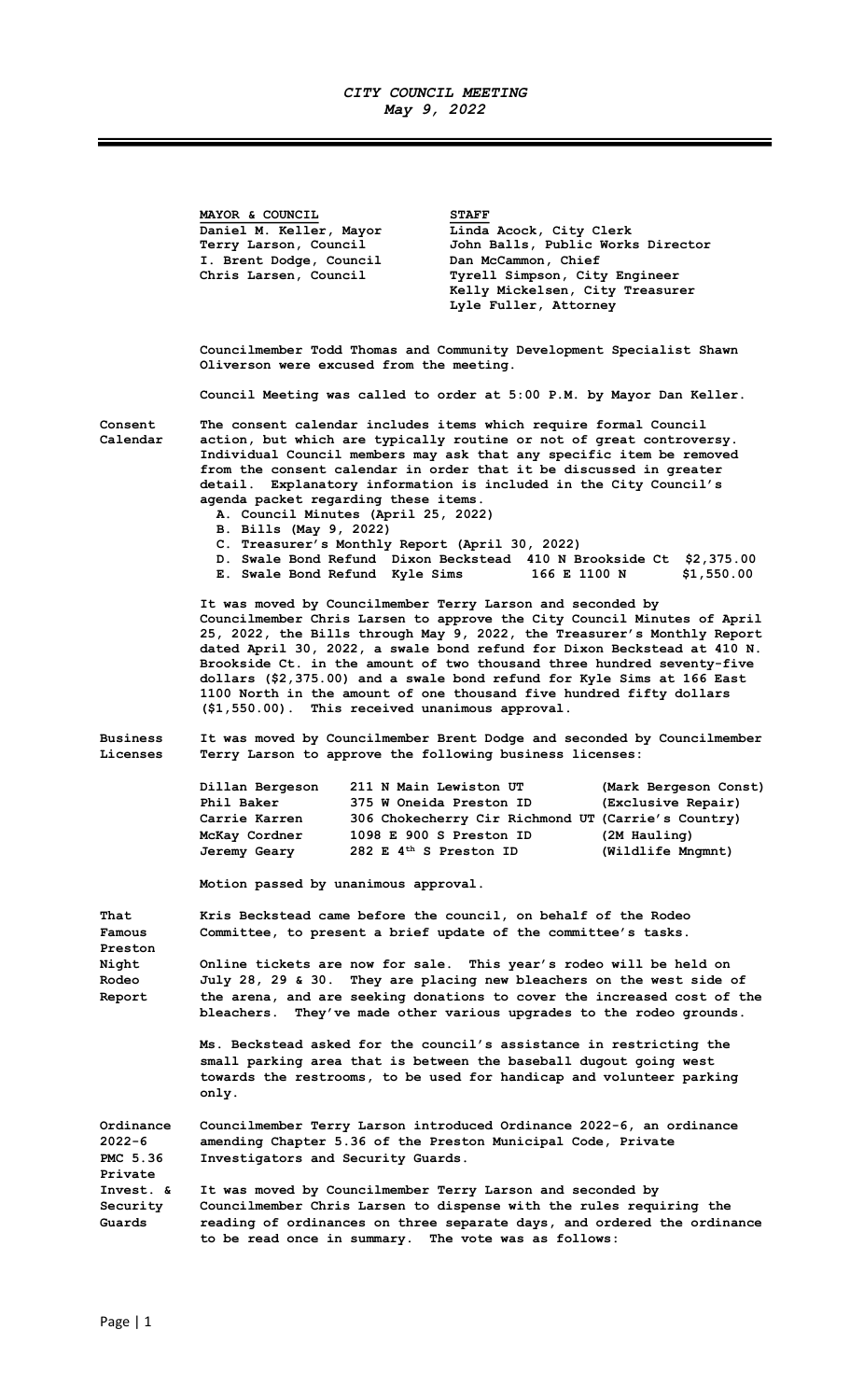|                                                        | Councilmember Terry Larson<br>Aye<br>Councilmember Brent Dodge<br>Aye<br>Councilmember Chris Larsen<br>Aye                                                                                                                                                          |  |  |  |
|--------------------------------------------------------|---------------------------------------------------------------------------------------------------------------------------------------------------------------------------------------------------------------------------------------------------------------------|--|--|--|
|                                                        | Motion passed by unanimous vote.                                                                                                                                                                                                                                    |  |  |  |
|                                                        | Ordinance 2022-6 was read once in summary, by Clerk Linda Acock.                                                                                                                                                                                                    |  |  |  |
|                                                        | It was moved by Councilmember Terry Larson and seconded by<br>Councilmember Chris Larsen to approve Ordinance 2022-6, an ordinance<br>amending Chapter 5.36 of the Preston Municipal Code. The vote was as<br>follows:                                              |  |  |  |
|                                                        | Councilmember Terry Larson<br>Aye<br>Councilmember Brent Dodge<br><u>Aye</u><br>Councilmember Chris Larsen<br><u>Aye</u>                                                                                                                                            |  |  |  |
|                                                        | Motion passed by unanimous vote.                                                                                                                                                                                                                                    |  |  |  |
| Ordinance<br>$2022 - 7$<br>PMC 5.04<br><b>Business</b> | Councilmember Chris Larsen introduced Ordinance 2022-7, an ordinance<br>amending Chapter 5.04 of the Preston Municipal Code, Business<br>Licenses and Regulations.                                                                                                  |  |  |  |
| Licenses                                               | It was moved by Councilmember Chris Larsen and seconded by<br>Councilmember Brent Dodge to dispense with the rules requiring the<br>reading of ordinances on three separate days, and ordered the ordinance<br>to be read once in summary. The vote was as follows: |  |  |  |
|                                                        | Councilmember Terry Larson<br>Aye<br>Councilmember Brent Dodge<br>Aye<br>Councilmember Chris Larsen<br>Aye                                                                                                                                                          |  |  |  |
|                                                        | Motion passed by unanimous vote.                                                                                                                                                                                                                                    |  |  |  |
|                                                        | Clerk Linda Acock read Ordinance 2022-7 once in summary.                                                                                                                                                                                                            |  |  |  |
|                                                        | It was moved by Councilmember Chris Larsen and seconded by<br>Councilmember Brent Dodge to approve Ordinance 2022-7, an ordinance<br>amending Preston Municipal Code 5.04. The vote was as follows:                                                                 |  |  |  |

| Councilmember Terry Larson |  | <u>Aye</u> |
|----------------------------|--|------------|
| Councilmember Brent Dodge  |  | <u>Aye</u> |
| Councilmember Chris Larsen |  | <u>Aye</u> |

Motion passed by unanimous vote.

| Resolution        | It was moved by Councilmember Terry Larson and seconded by           |  |  |
|-------------------|----------------------------------------------------------------------|--|--|
| #143              | Councilmember Brent Dodge to approve Resolution 143, a Resolution    |  |  |
| Observe           | recognizing Emancipation Day/Juneteenth as a federal holiday, and    |  |  |
| Juneteenth/       | amending the Preston City Employee Manual to reflect employee        |  |  |
| Emanci-<br>pation | holidays, and to authorize Mayor Dan Keller to sign said Resolution. |  |  |
| Day               | This received unanimous approval.                                    |  |  |
|                   | (A copy of Resolution 143 follows Minutes)                           |  |  |

Request City Engineer Tyrell Simpson presented an application for street For Street vacation, by Brandon Roberts to abandon a portion of 3<sup>rd</sup> North, Abandon between 4th West and approximately 250 West.

> Attorney Lyle Fuller advised that the city street map is now part of the zoning ordinance. Therefore, this request should actually be a request to change the zoning ordinance and have the street taken off the official street map. A public hearing should be held before the Planning and Zoning Commission with their review and recommendation coming to City Council.

It was moved by Councilmember Terry Larson and seconded by Councilmember Brent Dodge to table the request for a Street Vacation by Brandon Roberts, and suggest that Mr. Roberts bring a request for